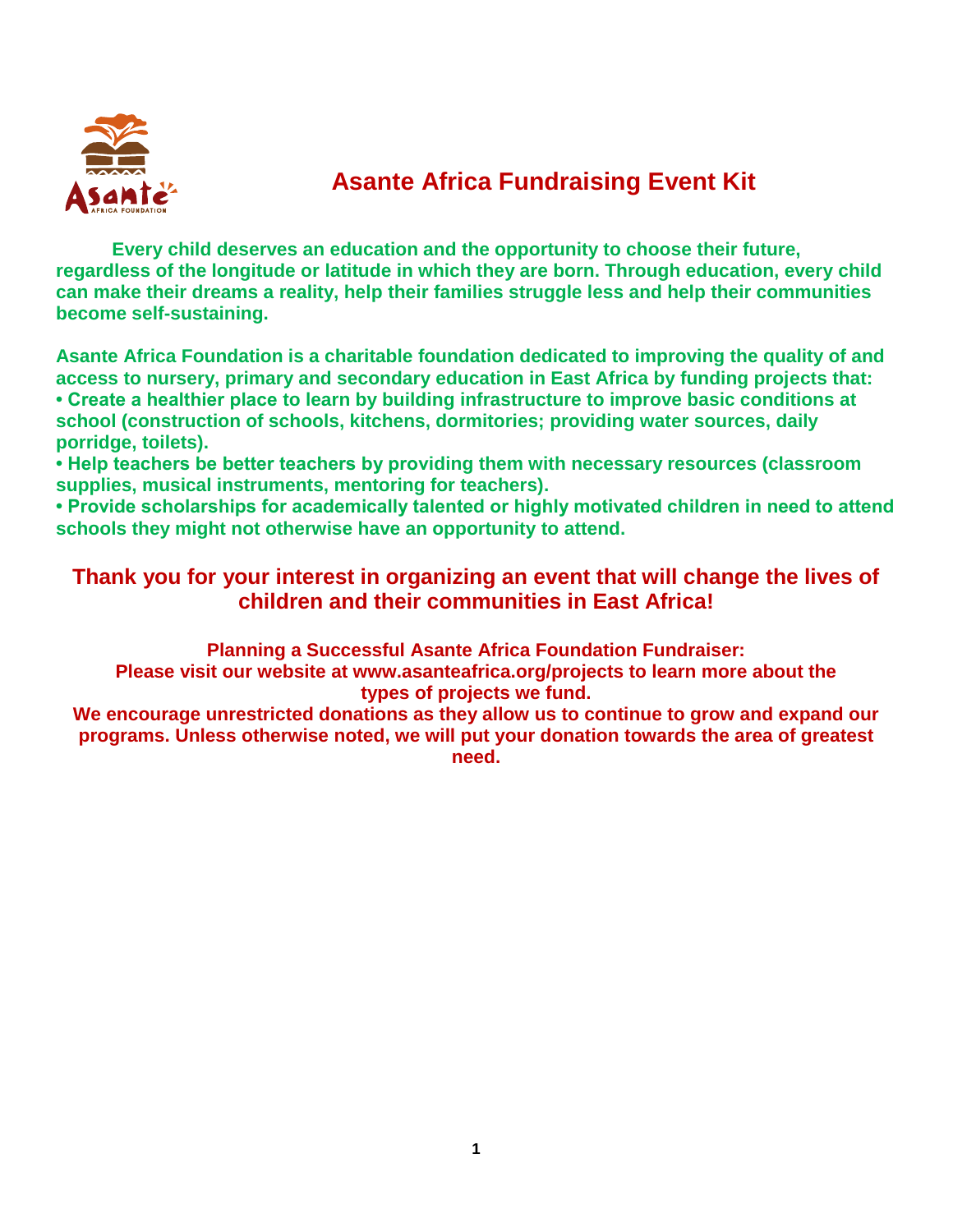

*Whatever you decide to do, however much you're able to contribute, we thank you for your efforts. Everything counts and every bit helps kids in East Africa access quality education.*



 Complete the attached Event Proposal form (Page 6) and email to [info@asanteafrica.org.](mailto:info@asanteafrica.org)



 Ask us for help or any additional information you need to have a successful event. Please contact us at least 4 weeks before your planned event. Send an email with your name, address, and questions to [info@asanteafrica.org.](mailto:info@asanteafrica.org)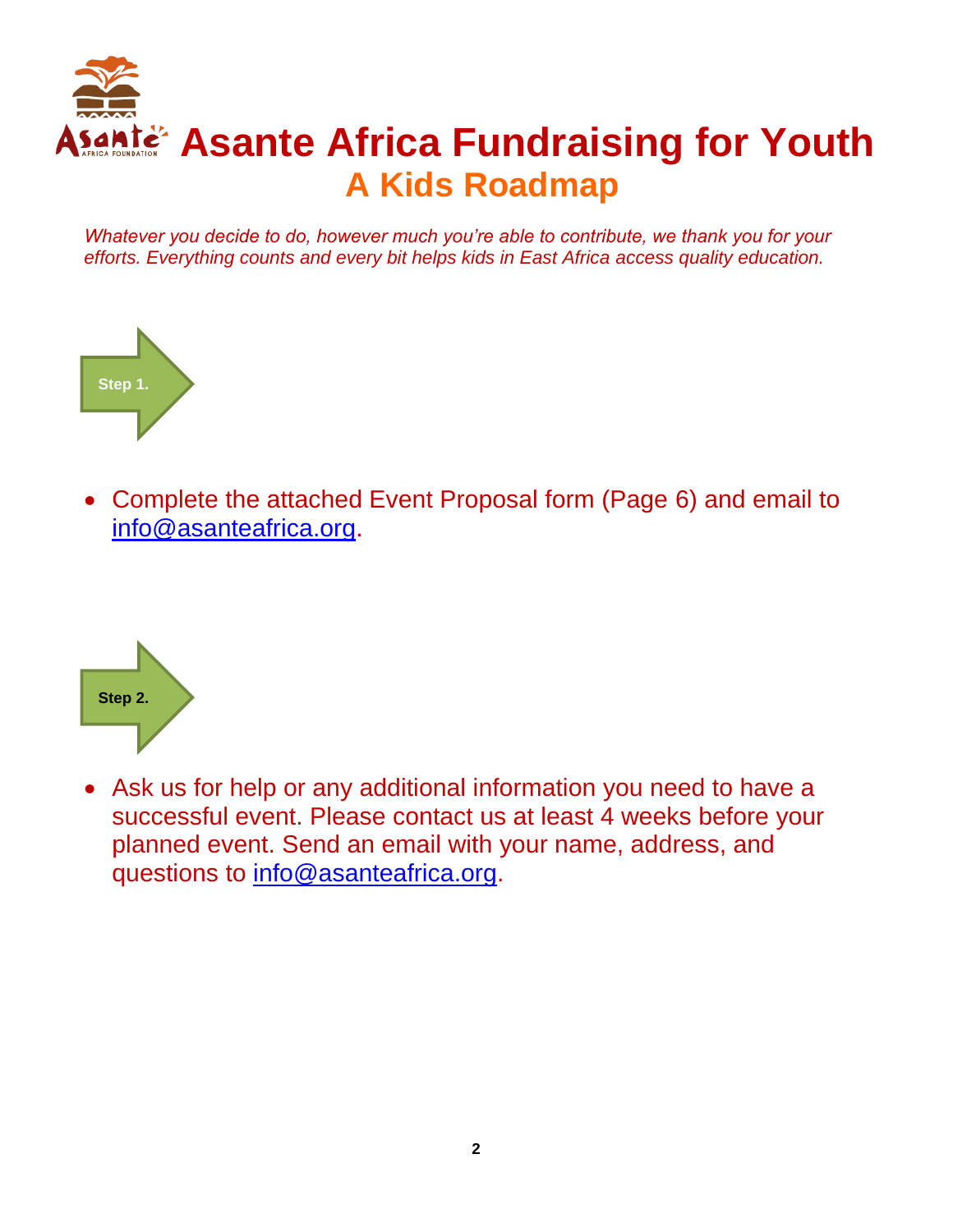**Step 3.**

- Choose a project idea that you would enjoy and that would be fun for other people. Here are some ideas, see the A-Z Idea List (Page 11) for more.
	- Bake Sale Car Wash Concert or Karaoke Contest Dance Fashion Show or Talent Show Mini Marathon Recycling Cans and Bottles Tag Sale or Used Book Sale Walk-a-thon or Read-a-thon
- If you'd like to do a read-a-thon, see [http://www.asanteafrica.org/wp](http://www.asanteafrica.org/wp-content/uploads/2012/08/AAF_ReadathonKit.pdf)[content/uploads/2012/08/AAF\\_ReadathonKit.pdf](http://www.asanteafrica.org/wp-content/uploads/2012/08/AAF_ReadathonKit.pdf) for a full kit to guide you in putting it together.



- Create a guest list, select a date, time, and place for the event. Asante Africa can provide a flyer template that you can use to insert with your own information. Get permission and help from an adult once you have a plan.
- Get help. Ask friends to complete tasks- teamwork makes everything easier.

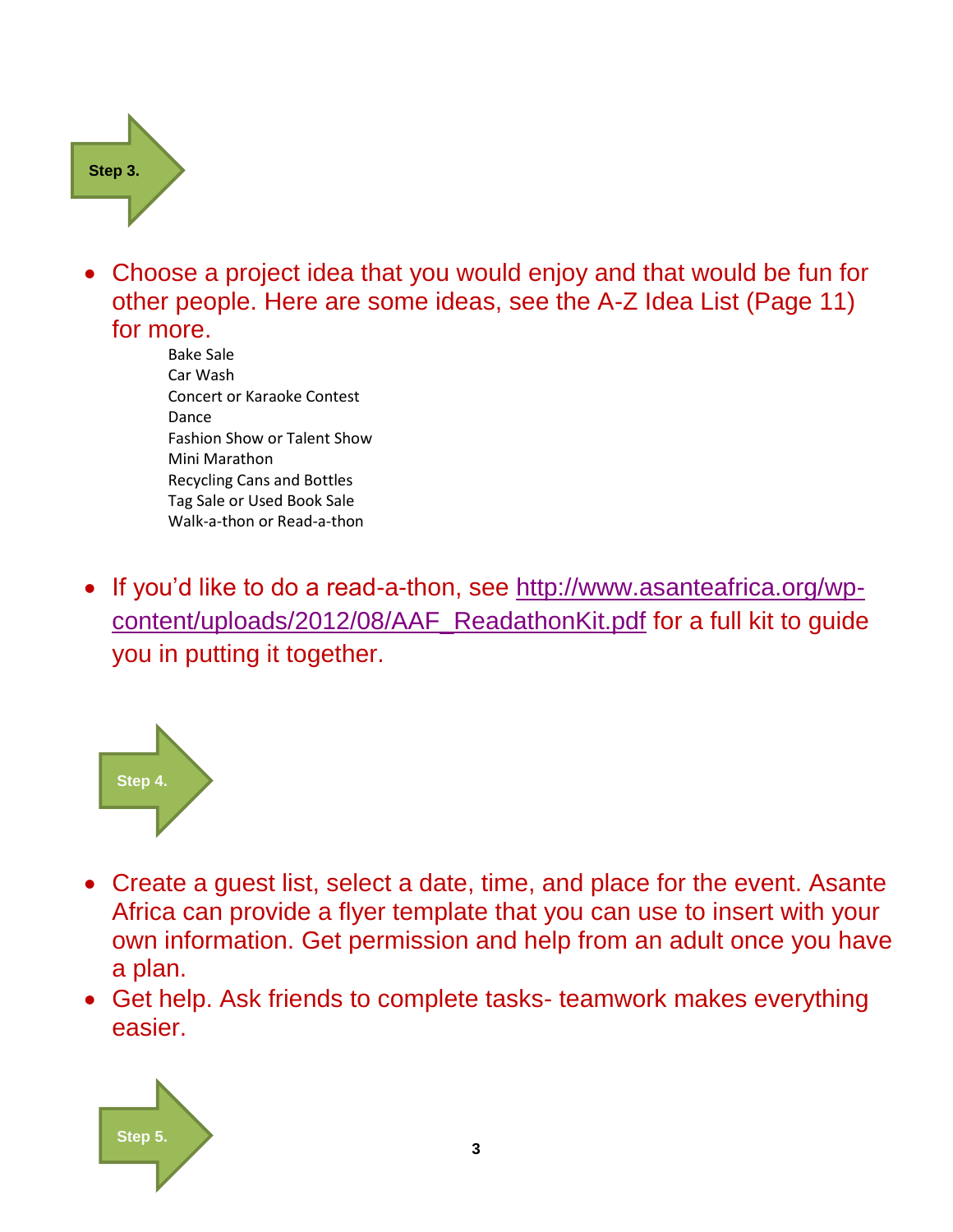**Get the word out! Think about doing a presentation to tell your audience about Asante Africa. Send invitations, emails, post flyers, and/or put up posters. If you have to buy food/drink and supplies, ask guests to RSVP so you can plan accordingly.**



 **On the big day, register guests with the Sign-In sheet (Page 8). We use this information about who in your area is interested in Asante Africa. Please help us by typing up any handwritten entries before sending them to us.**



 **Print out and place Donation Forms (Page 7) throughout event, giving guests easy access.**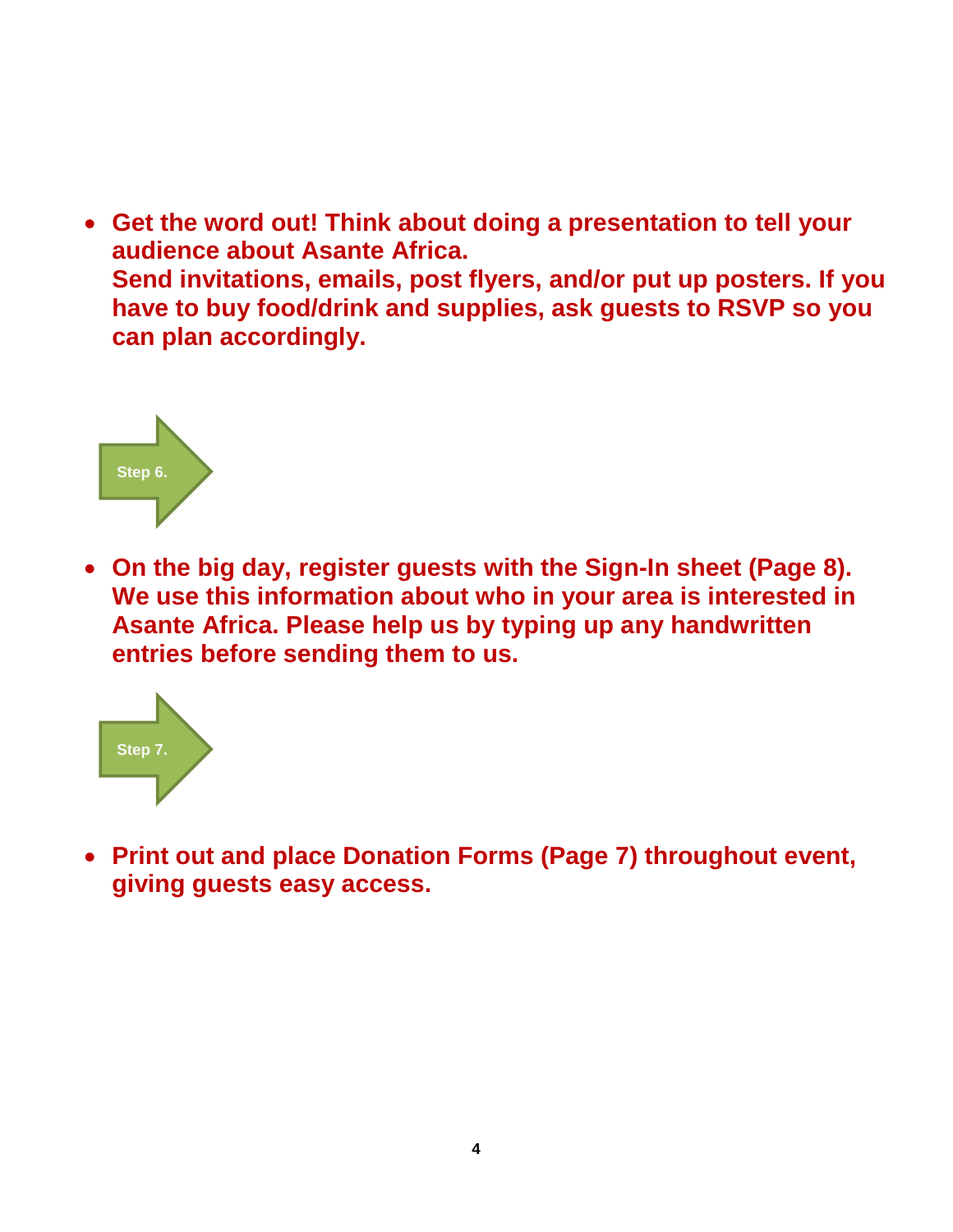

- **Collect all Donation Forms and checks and carefully fill out the attached financial spreadsheet (Page 9). Have an adult assist if necessary.**
- **If guests would prefer to donate online, please direct them to the donations page on our website at**

**<http://www.asanteafrica.org/ways-to-donate>**

- o **Please ask guests to include the name of your event in the "Special Instructions" box on the donation page so we can correctly code the gift.**
- o **If your event is to benefit a certain country or project, please remind guests to indicate this on the Donation Form.**



 **Mail in all Sign-in sheets, Donation Forms, Checks, Cash, and the Financial Spreadsheet with the Event Questionnaire to:**

**Asante Africa Foundation 1334 Carlton Place Livermore, California, 94550 Phone: 925-292-0245 Fax: 925-447-1589**

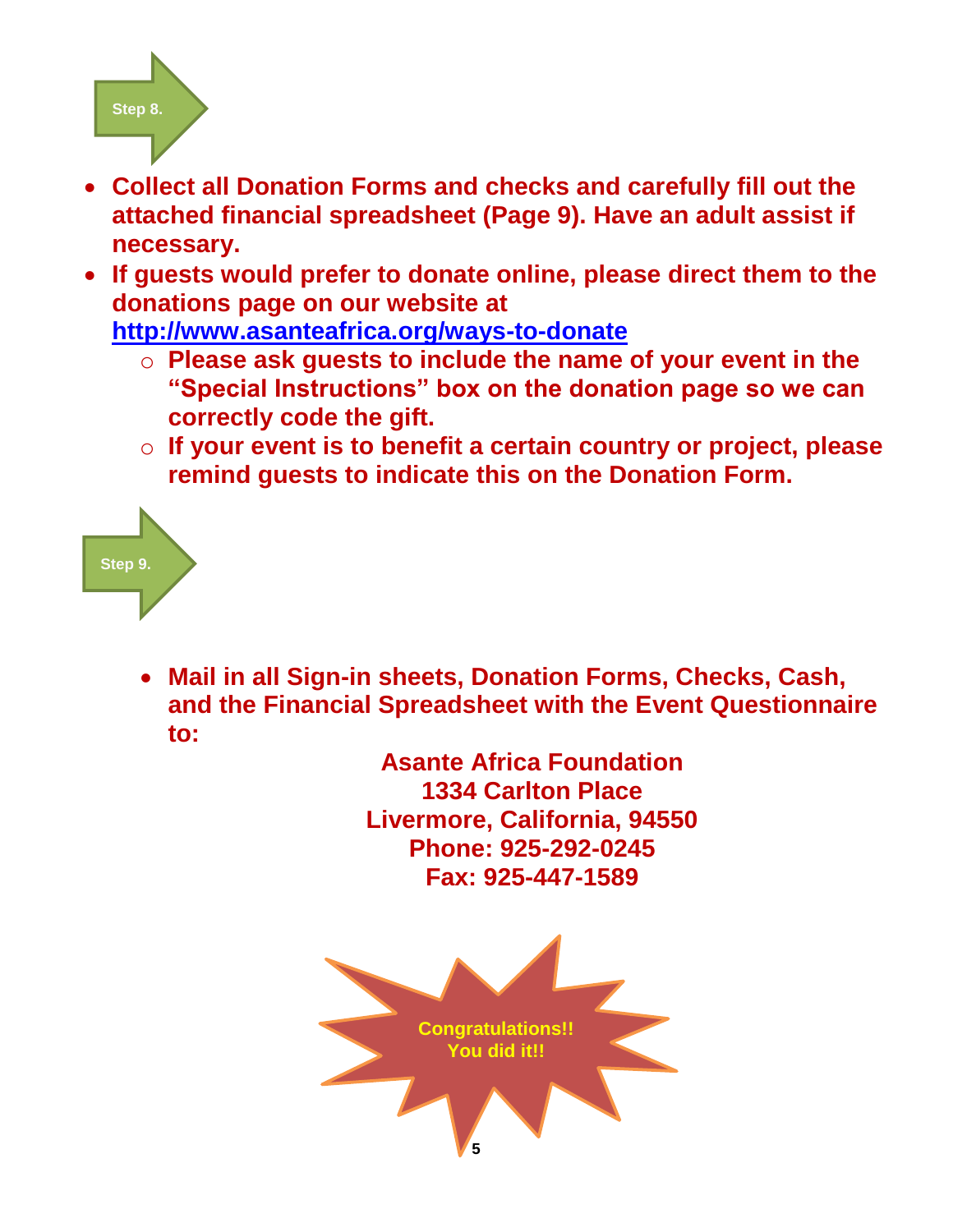

#### **Proposal for Asante Africa Fundraising Event**

*Thank you for your interest in hosting an event to benefit Asante Africa Foundation. We appreciate your support and look forward to working with you to make your event a success. Please provide us with some details on the event you are proposing. The questions below can help spark your thinking, and give us a better understanding of your plan and fundraising goals. This will enable us to provide feedback from past experience, and identify areas where we can support you.* 

| Name:         |  |
|---------------|--|
| Email:        |  |
| <b>Phone:</b> |  |

**1. Proposed date and location of event (approximate date is ok):** 

**2. Describe the proposed event: (ex. cocktail party, dinner, informal party…)** 

**3. Do you want the event to benefit the area of greatest need, or a certain Asante Africa project?** 

**4. Do you have a place and timeframe for the event?** 

**5. Who do you plan to invite to your event? How many guests? (Friends? Family? Alumni network? Work colleagues?)** 

**6. What is your fundraising goal and revenue plan for the event? For example, how much do you plan to raise? How will you achieve that goal—through suggested donations at the door or ticket price; asking for donations at the end of a presentation; or at the end of the evening?** 

**7. Do you have specific questions about planning your event?** 

**Thank you again for your support!**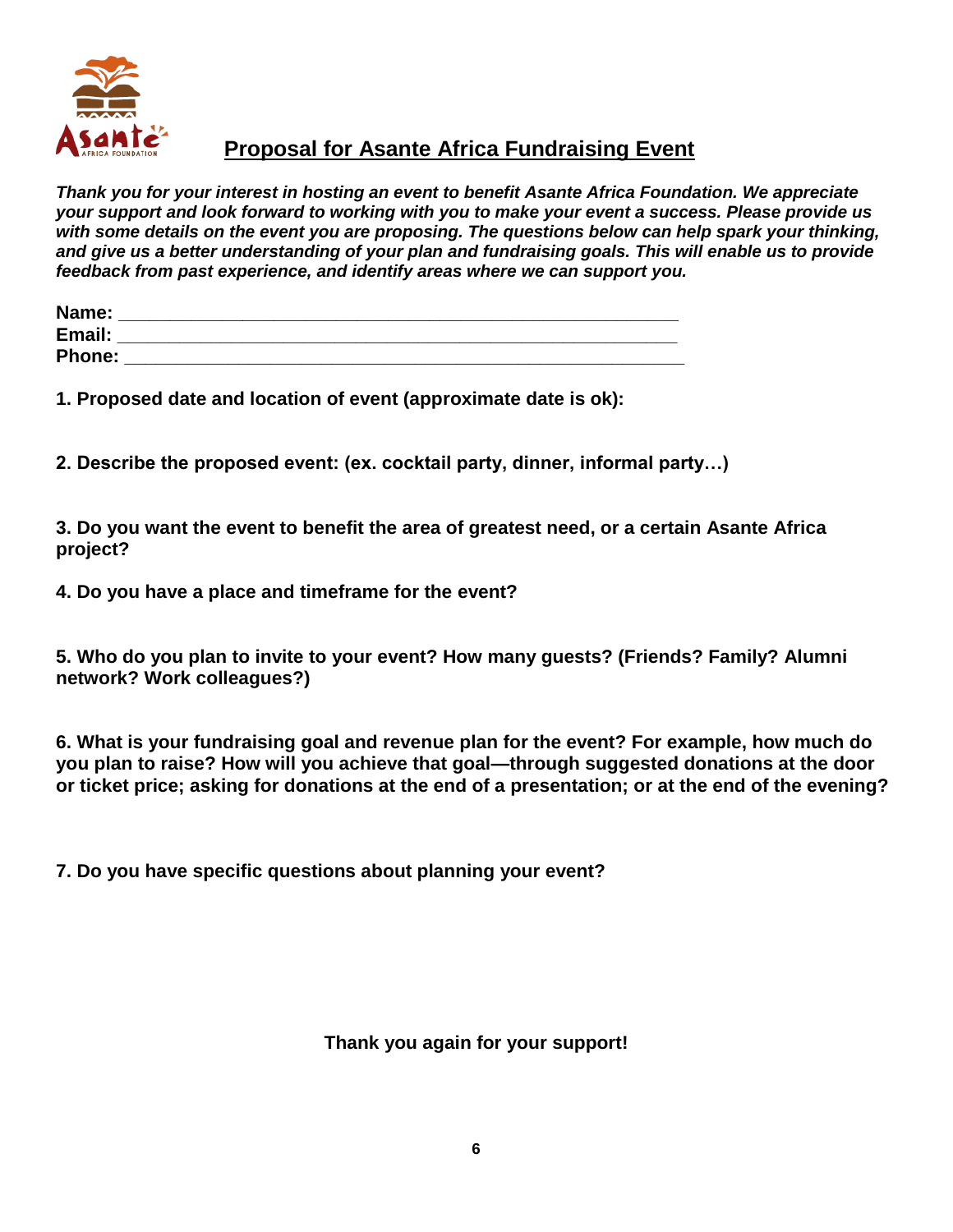

### **Asante Africa Donation Form**

|                                                 | <b>DONOR INFO:</b>         |                                                                                    |  |  |
|-------------------------------------------------|----------------------------|------------------------------------------------------------------------------------|--|--|
|                                                 |                            |                                                                                    |  |  |
|                                                 |                            |                                                                                    |  |  |
|                                                 |                            |                                                                                    |  |  |
|                                                 |                            |                                                                                    |  |  |
|                                                 |                            |                                                                                    |  |  |
| Event Organizer: ______________________________ |                            |                                                                                    |  |  |
|                                                 | <b>DONATE:</b>             | U would like to donate (Amount): ___________ to Asante Africa Foundation.          |  |  |
|                                                 |                            |                                                                                    |  |  |
|                                                 | <b>SCHOLARSHIP PLEDGE:</b> | I will make an annual payment of US\$500 to sponsor a child, starting immediately. |  |  |
|                                                 |                            |                                                                                    |  |  |
|                                                 | <b>Cash amount \$</b>      | Check - Please make checks payable to Asante Africa Foundation                     |  |  |

#### **Quarterly Newsletter**

Every quarter we send out a brief electronic newsletter with updates, stories from our children, volunteers and communities. We don't spam or give any information to outside parties. We simply like to keep our supporters up to date on our progress and informed of future Asante Africa events in their area**.** 

**Please check if you would NOT like to receive our quarterly emailed newsletters □**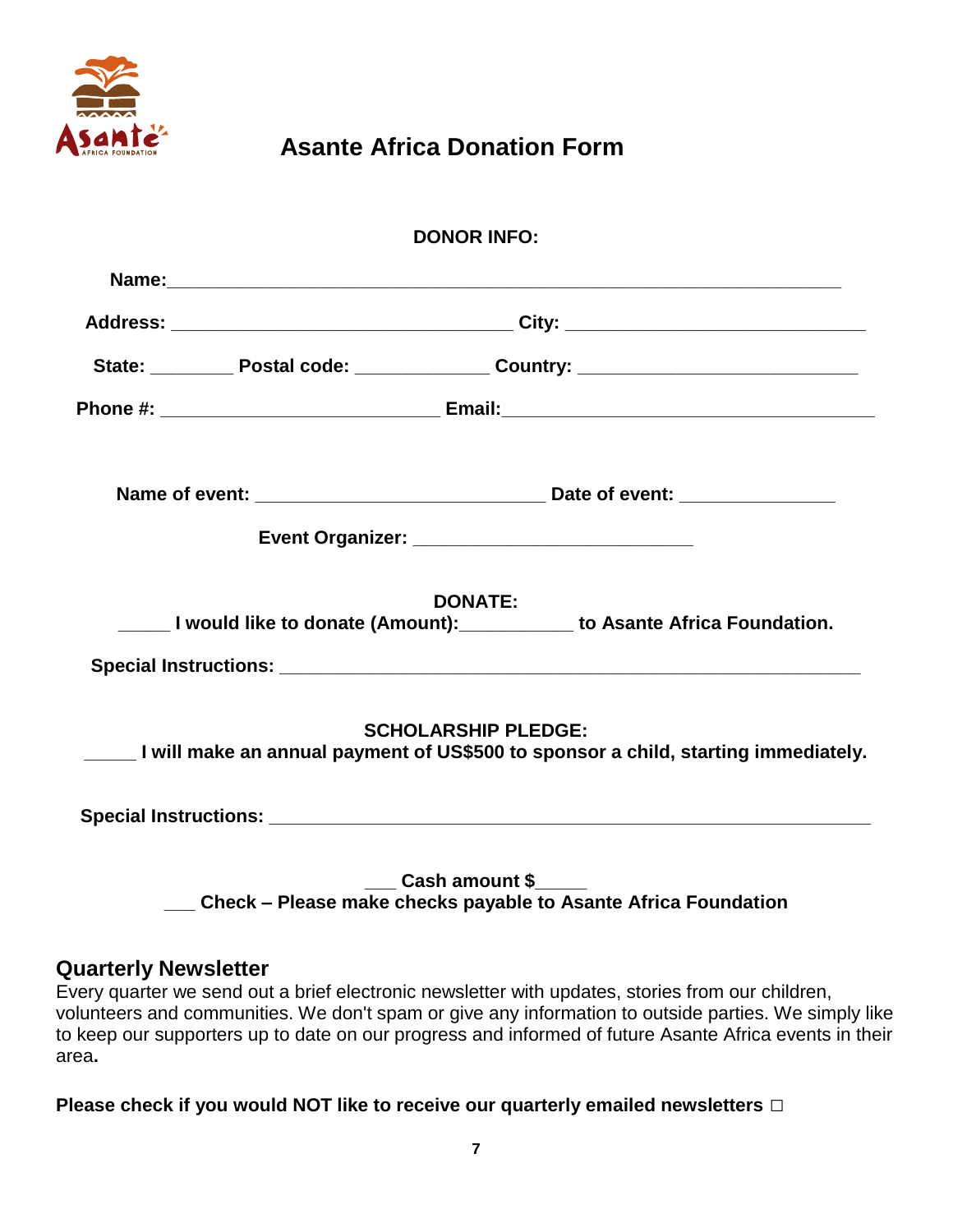

### **Sign-In Registration Sheet**

*Thank you for taking the time to learn more about Asante Africa Foundation. Please fill out the information below, and let us know if you are new to Asante Africa or have attended other events or programs.* 

| <b>NAME</b> | <b>ADDRESS</b> | <b>PHONE</b> | <b>EMAIL</b> | <b>NEW TO AAF?</b> |           |  |
|-------------|----------------|--------------|--------------|--------------------|-----------|--|
|             |                |              |              | <b>YES</b>         | <b>NO</b> |  |
|             |                |              |              |                    |           |  |
|             |                |              |              |                    |           |  |
|             |                |              |              |                    |           |  |
|             |                |              |              |                    |           |  |
|             |                |              |              |                    |           |  |
|             |                |              |              |                    |           |  |
|             |                |              |              |                    |           |  |
|             |                |              |              |                    |           |  |
|             |                |              |              |                    |           |  |
|             |                |              |              |                    |           |  |
|             |                |              |              |                    |           |  |
|             |                |              |              |                    |           |  |
|             |                |              |              |                    |           |  |
|             |                |              |              |                    |           |  |
|             |                |              |              |                    |           |  |
|             |                |              |              |                    |           |  |
|             |                |              |              |                    |           |  |

#### **Quarterly Newsletter**

Every quarter we send out a brief electronic newsletter with updates, stories from our children, volunteers and communities. We don't spam or give any information to outside parties. We simply like to keep our supporters up to date on our progress and informed of future Asante Africa events in their area.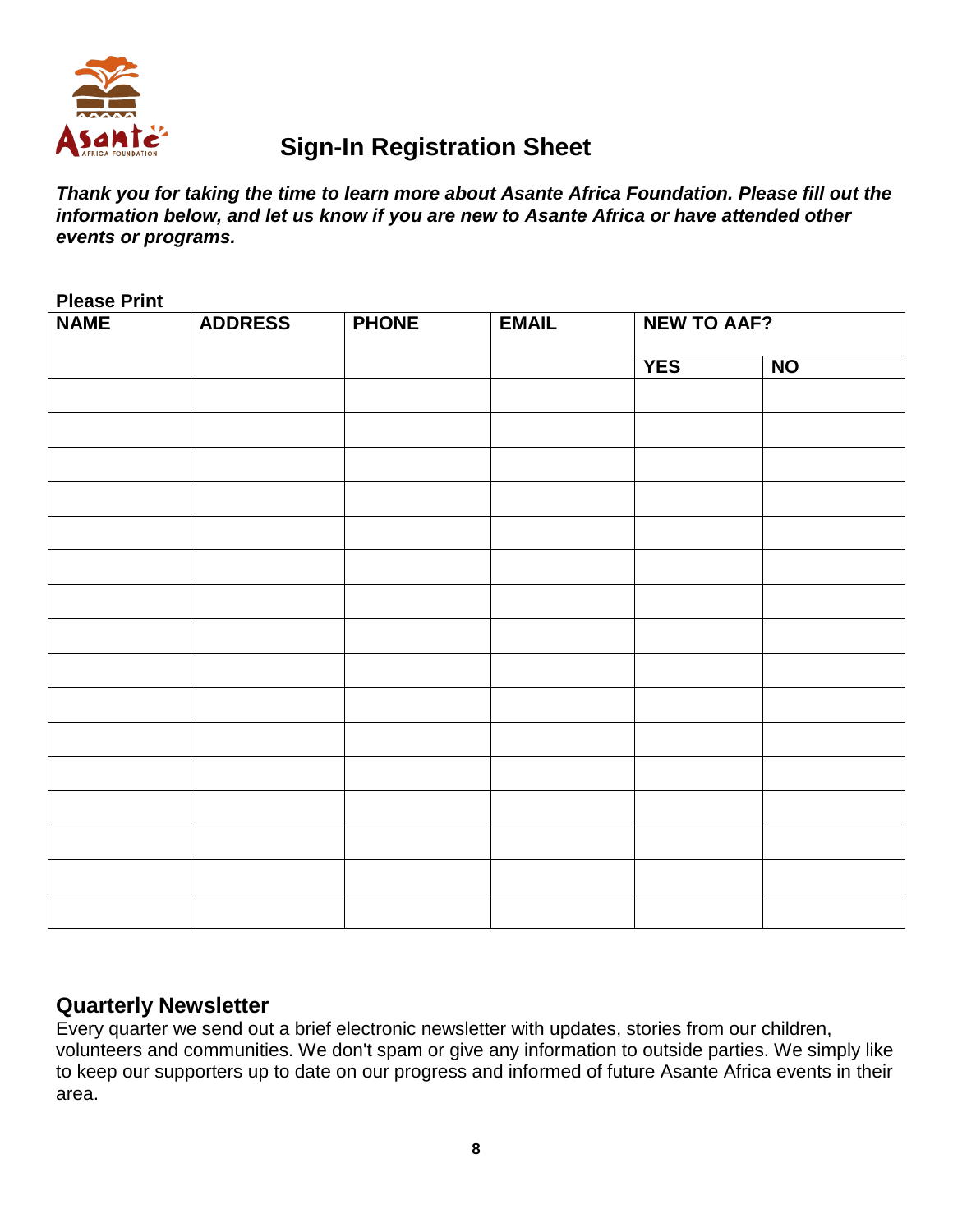

## **Volunteer Fundraising Event Spreadsheet**

|                        | All funding for will be reserved for general use unless otherwise noted                     |  |
|------------------------|---------------------------------------------------------------------------------------------|--|
| Donations ____________ |                                                                                             |  |
| Pledges ___________    |                                                                                             |  |
| $Total$ _____________  |                                                                                             |  |
|                        |                                                                                             |  |
|                        | Thank you for organizing an event to benefit Asante Africa Foundation. Please complete this |  |

**spreadsheet to ensure we can efficiently code your donations.** 

**Fundraising Event Spreadsheet- Donations** 

**Name Address Phone Email Donation \$ Notes** 

| <b>NAME</b> | <b>ADDRESS</b> | <b>PHONE</b> | <b>EMAIL</b> | <b>Donation \$</b> |
|-------------|----------------|--------------|--------------|--------------------|
|             |                |              |              | <b>Notes</b>       |
|             |                |              |              |                    |
|             |                |              |              |                    |
|             |                |              |              |                    |
|             |                |              |              |                    |
|             |                |              |              |                    |
|             |                |              |              |                    |
|             |                |              |              |                    |
|             |                |              |              |                    |
|             |                |              |              |                    |
|             |                |              |              |                    |
|             |                |              |              |                    |
|             |                |              |              |                    |
|             |                |              |              |                    |
|             |                |              |              |                    |
|             |                |              |              |                    |
|             |                |              |              |                    |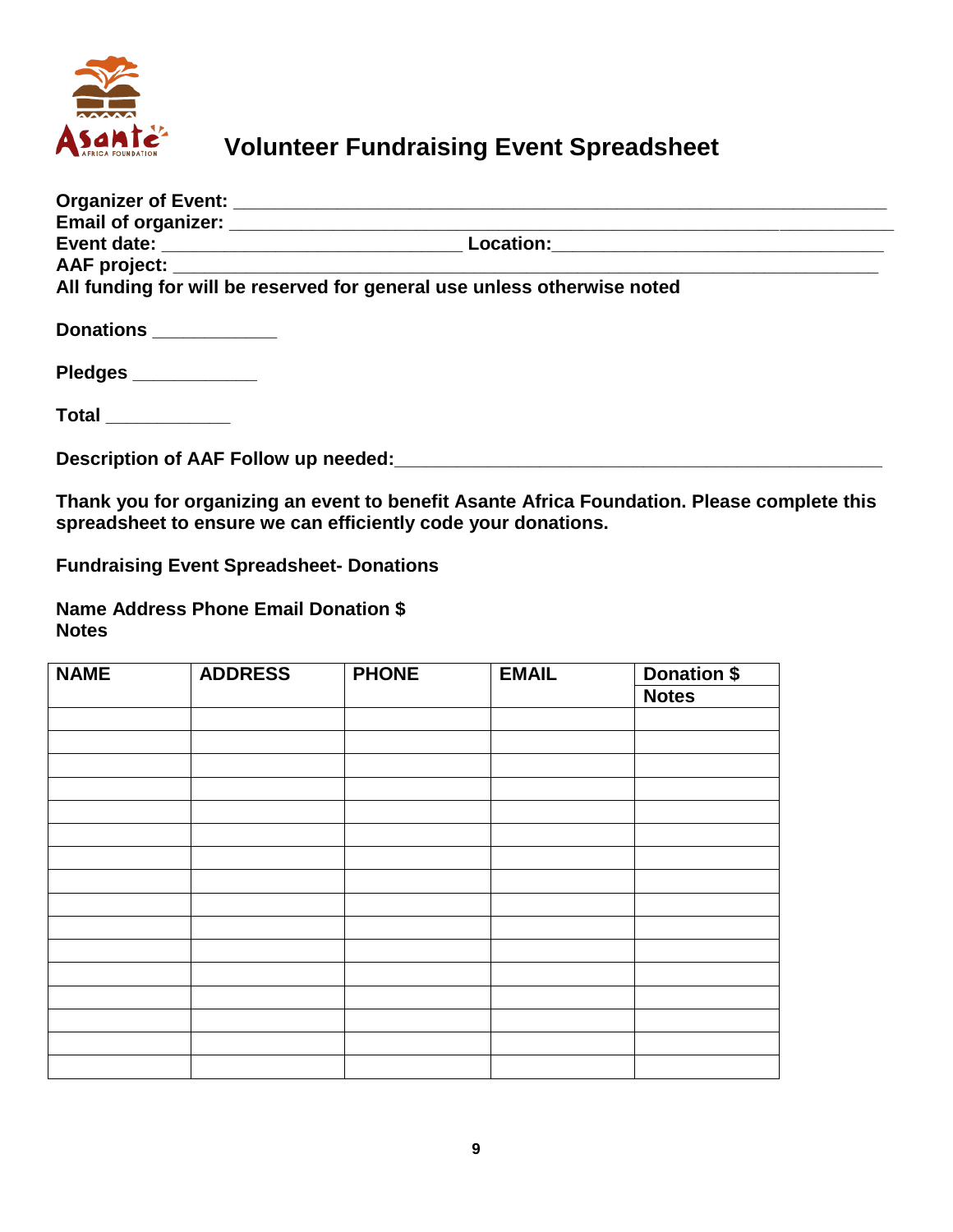

# **Fundraising Tips and Considerations:**

 Determine a financial goal (work with a parent or teacher, if necessary). Think of all expenses and possible ways to make money. Brainstorm a list of people who would be willing to support your event, many people donate services or goods for charity- be sure to ask.

A local celebrity agreed to attend the event.

A neighborhood restaurant and grocery store donated food.

- A hotel, church and community group donated space.
- A print shop donated flyer copies.

A local merchant agreed to donate items that could be used for the event. A local shop may donate gift certificates for prizes.

- Farmer's market and local festivals or fairs are great ways to reach out to more people. Contact the organizers to see how you can set up a booth.
- Always let people know why you are fundraising and who will be benefitting from their donation.
- At the event- Have fun! You've worked hard. Pass out information, answer questions, but don't worry if you don't know something. Just tell people they can find more information on our websites asanteafrica.org and youthinaction/asanteafrica.org for kids or by contacting us directly.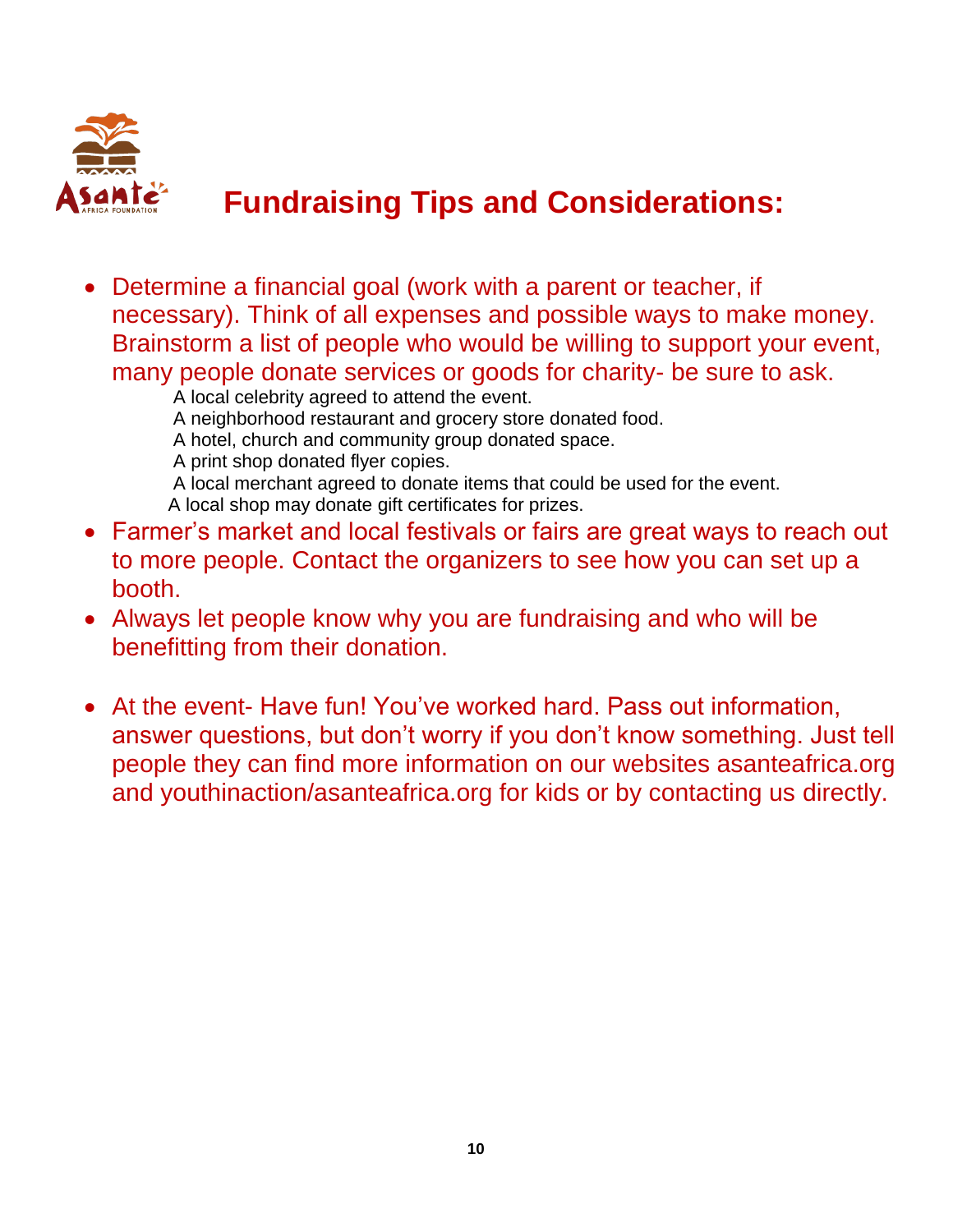

### **Ideas A-Z**

**A Ask**. Simply ask your parents, friends, and family members for donations or leave your neighbor's an envelope with contact information and why you are asking for donations. Collect the envelopes the following week.

**B Bake Sale**. Have friends or relatives donate mixes and other ingredients and sell your baked goods at school or at a community gathering **BINGO Night.** Invite people over to play a few games of BINGO. Get local businesses to donate prizes and charge an entrance fee or charge per game. **Book Sale.** Get people you know to donate books to you and sell them to a local used bookstore or sell them on your front lawn. **Babysitting.** Pledge to donate a week or two of your earnings to Asante Africa Foundation.

- **C Charity Birthday Party.** Celebrate your birthday by helping others in need. Instead of receiving gifts, ask your guests to make a donation to Asante Africa Foundation in your honor. **Car Wash.** Ask your local supermarket for permission to use their lot. Change/coin Drive. Collect all your change for a month. Have a jar in your classroom or include your whole household by setting up a jar in your living room or kitchen.
- **D Dog Walker Job.** Walk your neighbors' dog for a week or two for a donation. Hand out flyers to raise awareness and let your neighbors' know where the money will be going to. **Dress Your Principal.** Have the participating principal or teacher wear some crazy costume to school one day when you reach your fundraising goal.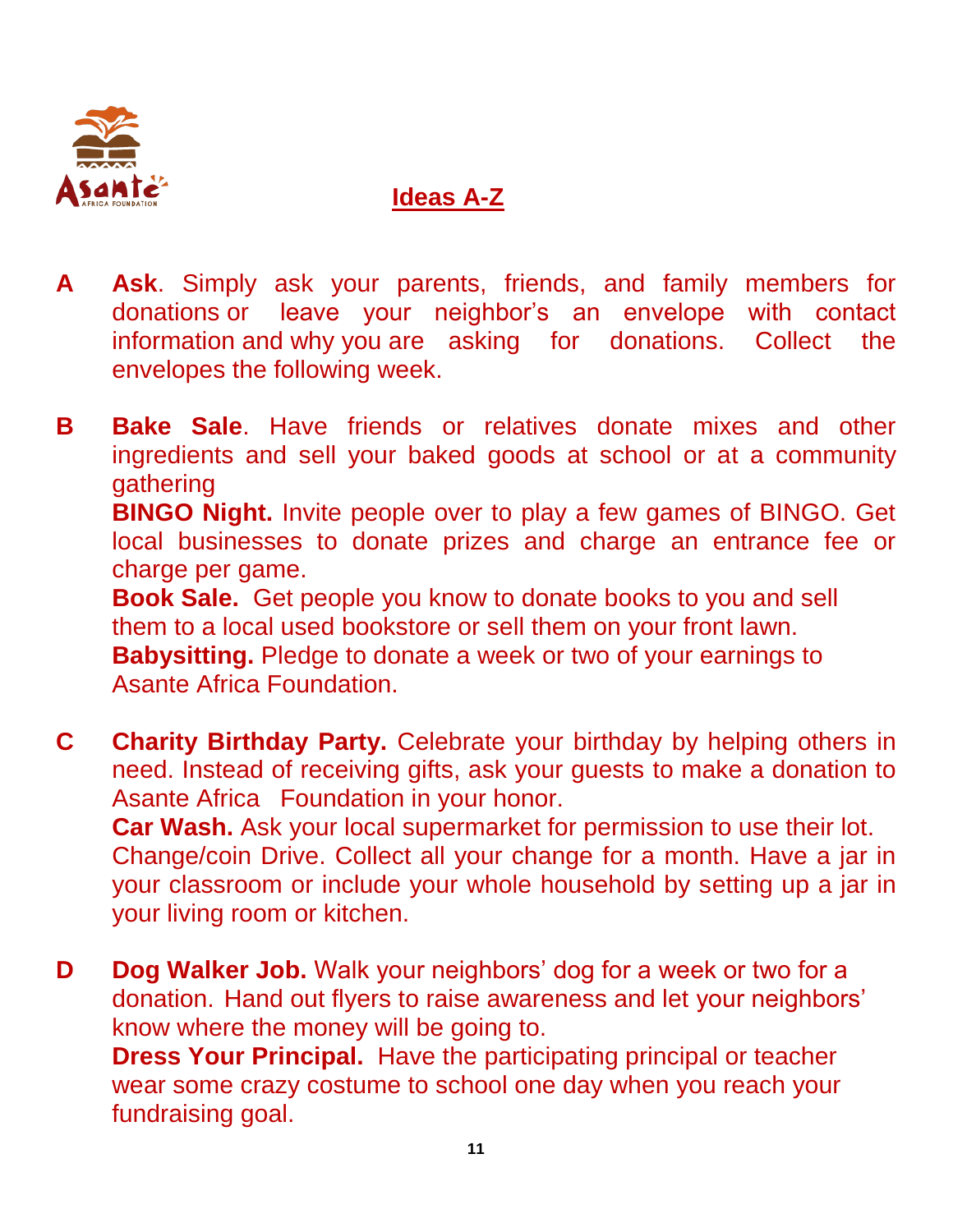- **E Eat at Home.** Challenge yourself by deciding not to eat out with your family. Donate the money you save to Asante Africa Foundation. Maybe you will learn some new recipes along the way! **Egg Drop.** Your science teacher may be interested in this one! Create a device to hold your egg. Charge a donation to participants to drop their contraption from a certain height. If the egg survives, drop it from a higher level and keep going until there is only one winner left.
- **F Face Painting.** Set up a booth at the farmer's market or local fair. Charge a fixed prize or ask for a donation.

**G Garage Sale.** Trying to get rid of toys, clothes, furniture or other items. Set up a garage sale and let people know that their purchase will be donated to Asante Africa Foundation. **Guess the Number of Skittles.** Collect skittles in a jar. Set up a table at school fair, church, or another community event. Charge a fee to people who want to guess and collect their contact information. At the end of the day, announce the winner and mail them their prize. **Give Something up.** Decide to give up something for a week, two weeks, or more! Give up watching TV, playing Video Games, eating junk food, soda, Facebook, Twitter, or your cell phone. Get people to sponsor you or collect the money you save.

**H Holiday Grams.** Have students sign up to send a holiday greeting and candy cane to their friends, teacher, counselor, or principal for a price. **Hula-Hoop Contest**. Have your contest during recess and collect pledges from people you know by the amount of spins or time you hula-hoop.

**Halloween Party.** Organize a party around Halloween where guests pay an entrance fee. Make it fun by having a best costume competition with a prize for the winner.

**I Ice cream social.** Allow students to purchase ice cream at a booth in the lunch room. Make announcements beforehand, informing students that you're collecting money for Asante Africa.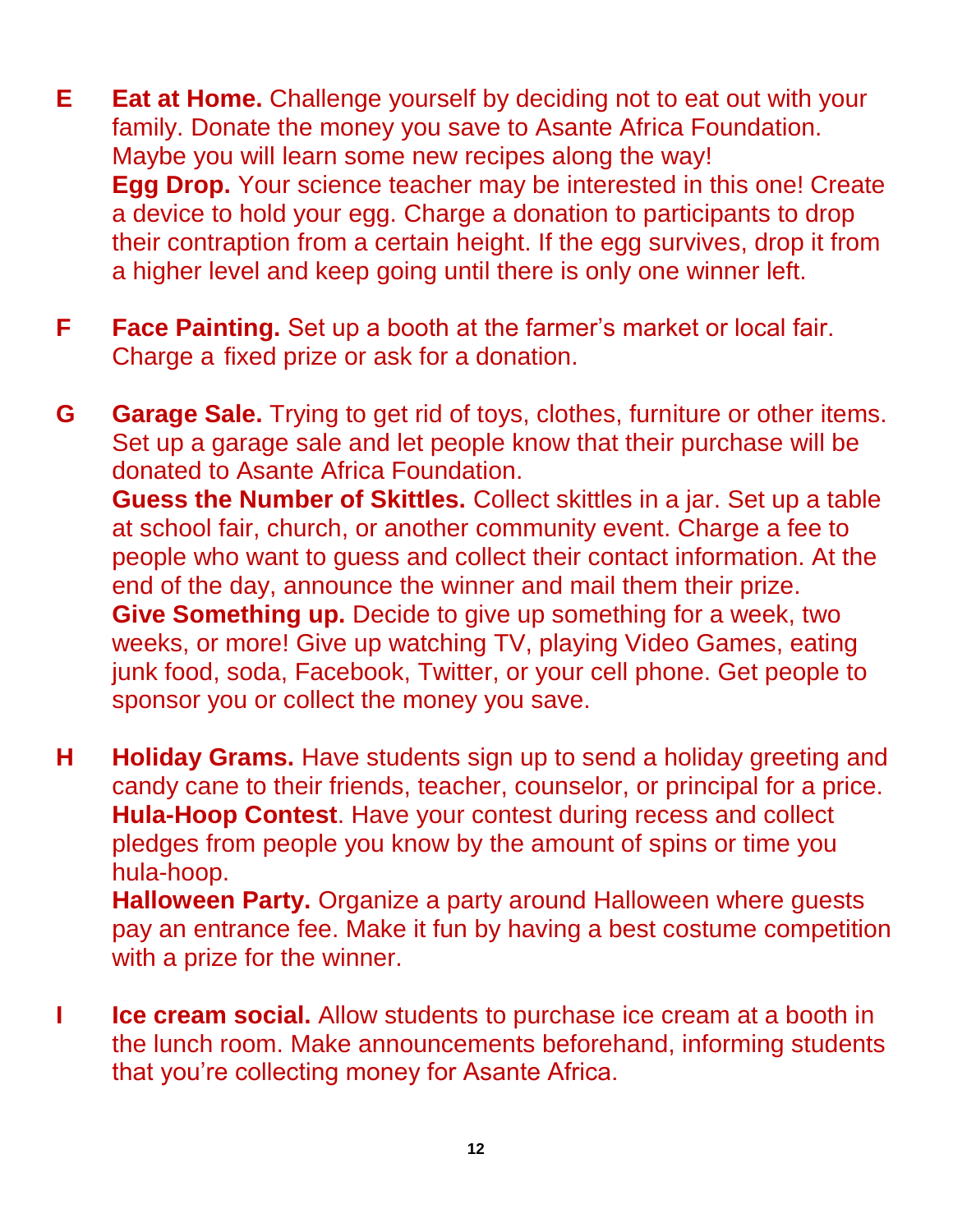- **J Jump Rope Tournament.** Single rope or Double Dutch, register your friends for a fee to see who can jump the longest during recess. Put them in groups where winners of each group will move on to the next round. The winner of the final round gets a prize.
- **K Kick-ball Tournament.** Sign up teams and charge and entrance fee. Winners move on to the next round until you have a champion.
- **L Lawn Service.** Mow your neighbors' lawn or backyard. Make sure to let them know your earnings will be donated.
- **M Movie Night.** Charge your friends or family admission to see a movie in your home or at your school. Sell snacks and drinks and enjoy the movie. **Marathons.** To have a marathon you don't always need to walk or run. They can even include dancing or exercising. It is up to you!
- **N Never say "…"-** Play this fun, vocabulary-building game with your family or classroom. Everytime someone says a common word (phone, tv, hungry, etc.) he or she has to make a donation to the jar.
- **O Odd Jobs.** This can include dog walking, babysitting, helping with groceries, or cleaning the yard. Donate your earnings and let people know why you are fundraising. It will raise awareness for Asante Africa Foundation.
- **P Puzzle Challenge.** Have sponsors pledge to donate money for every puzzle you complete in a day. Make it more challenging by telling them you won't look at the box.
- **Q Quiz Pledge.** Have a quiz or test at school? Get pledges to donate for every answer you get right. It will make you study harder and get better grades!
- **R Read-a-thon.** Collect sponsors to pledge to donate a certain amount for every book or page you read for a month. This also makes a great fundraiser to do over the summer or Christmas break.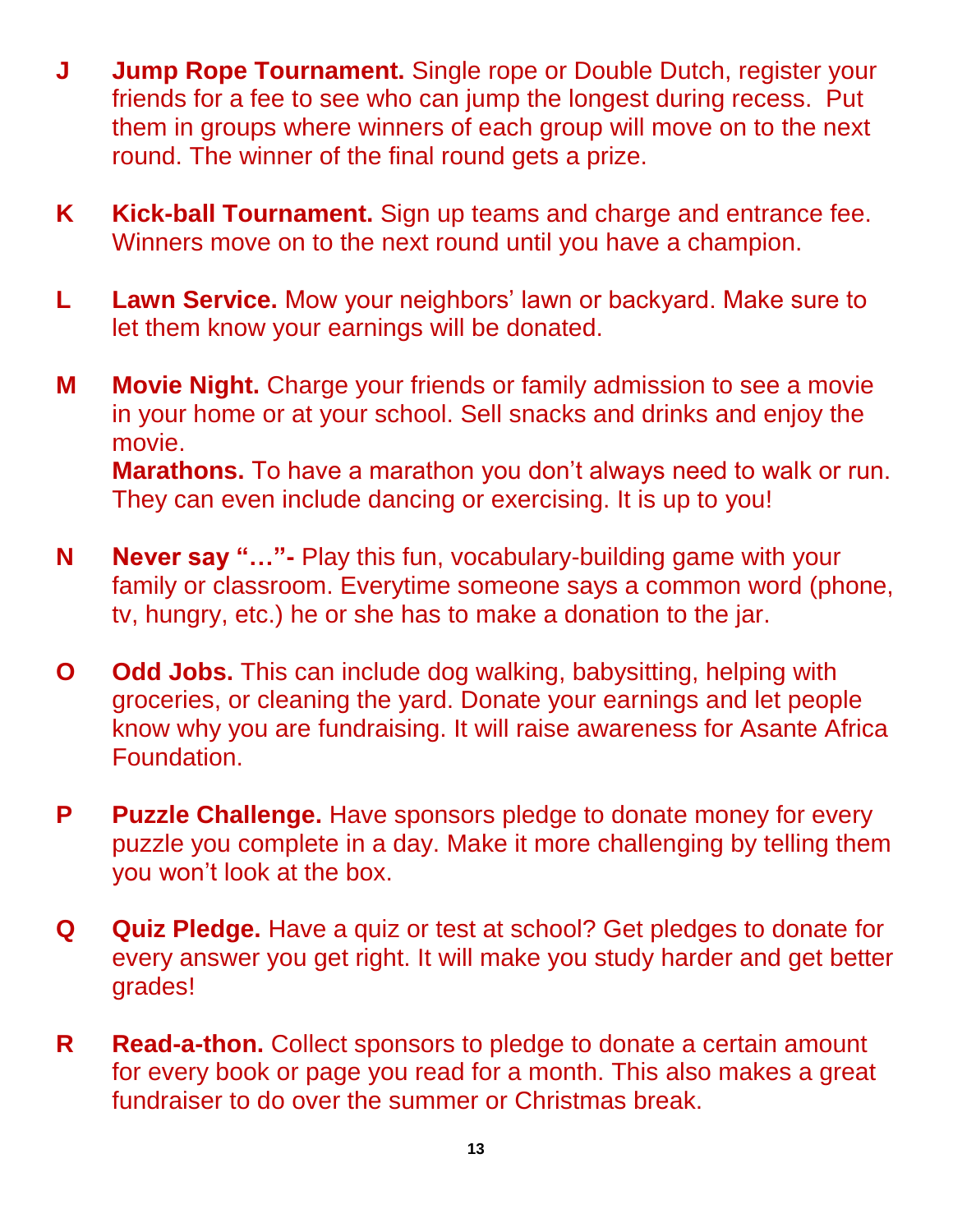**Restaurant Fundraiser.** Approach different restaurants in your community to see if they will hold a fundraiser where they will donate a percentage of their profits. Make sure to promote it to get as many people as possible to eat at the restaurant.

**Recycling Drive.** Collect aluminum cans from your community and then sell them to a recycling center. You will not only be helping students in East Africa, but also the planet!

- **S Show off your creative side.** Make bracelets, bookmarks, or whatever you're good at. Take orders from friends and classmates.
- **T Talent Show.** Organize a talent show at your school. Have a parent or teacher help you sign up students. Charge an admissions fee the night of the event.

**Treasure Hunt.** Teams pay to enter and the winner of the treasure hunt gets a prize. They can hunt for actual objects or get them to do silly things and take pictures for proof.

**Tug-o-War Tournament.** Teams pay to enter and play against one another until a winner is found!

- **U Urge your parents or the adults to match your donation.**
- **V Video Game Tournament.** Charge a registration fee and play your favorite video game. Winners move on until there is one final winner.
- **W Walk-a-thon.** Collect sponsors to pledge to donate a certain amount for every quarter mile or a specific distance. This is great fundraiser to complete as a classroom with your P.E. class. Make things interesting by wearing a costume.
- **X X-mas Carolling.** Similar to candy grams, but singing instead! Gather a team of carolers and have people sign up to receive or give a holiday greeting in song.
- **Y Yearly party.** Organize a party complete with a theme, music, entertainment, games, food, and drink. Have supporters donate services and goods. Inform guests that ticket sales are being donated to Asante Africa.